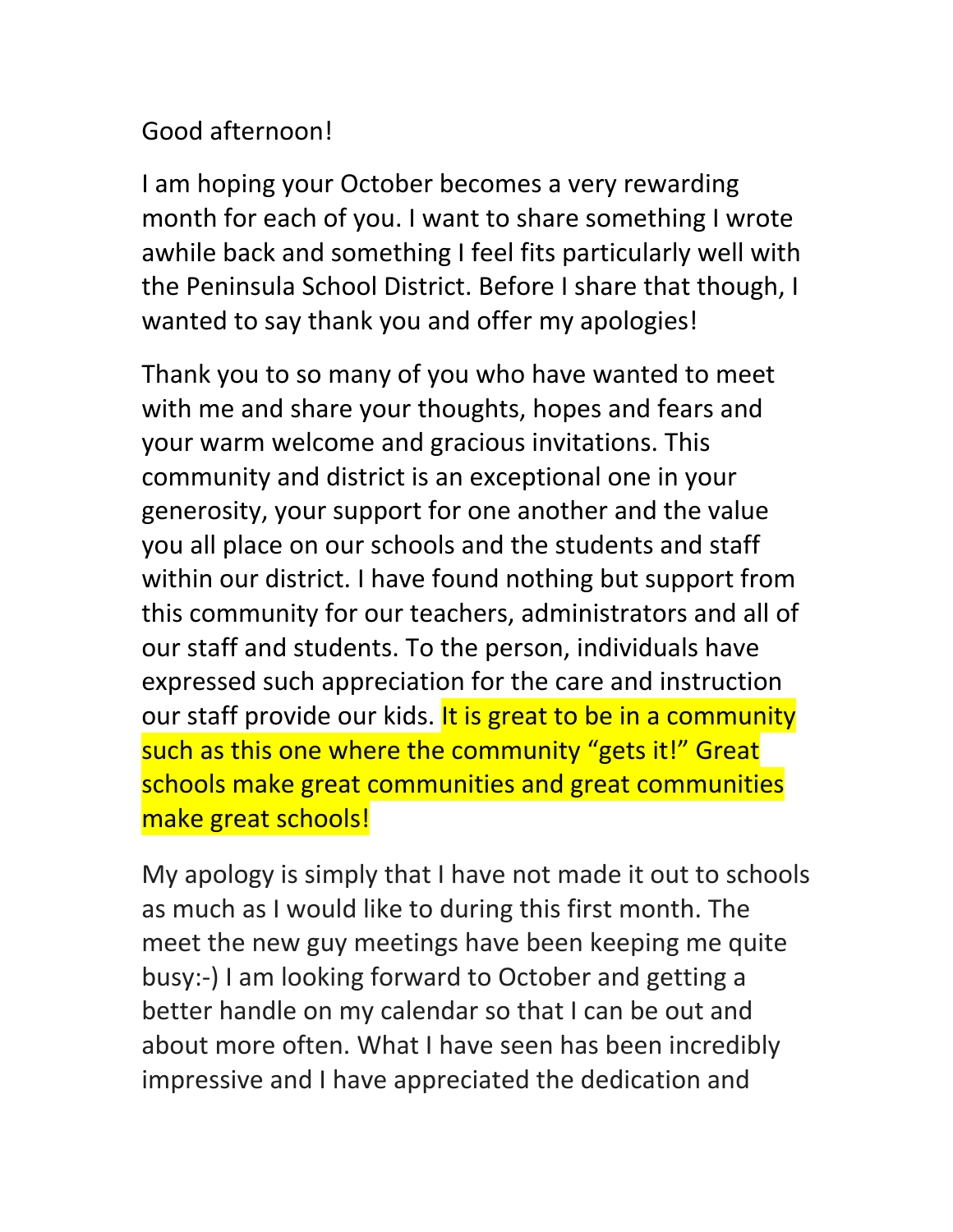efforts on the part of our staff, student and parents. Thank you!

I came across this quote sometime ago:

*"No work is insignificant. All labor that uplifts humanity*  has dignity and importance and should be undertaken with *painstaking excellence." - Martin Luther King Jr.*

As I reflect on this, I am reminded that our job in education is more than just teaching kids. Rather, it is about *uplifting humanity*. Education is more than getting kids across the finish line of high school graduation. Education is about changing the world. It is about changing the destiny of people, families and generations to come. Education is about empowering people to overcome barriers that in the past has dragged individuals, families and even communities down. Nelson Mandela said that, "Education is the most powerful weapon which you can use to change the world." Education replaces war with tolerance, compassion and understanding and provides solutions that can have a lasting change and sustainable outcomes.

Maybe this is too idealistic...except that I have seen this change! I have seen students rise above their obstacles because of their educational experiences. I have seen the cycle of poverty broken because of the opportunities afforded people with a diploma/degree and the knowledge that a strong education provides. I have seen